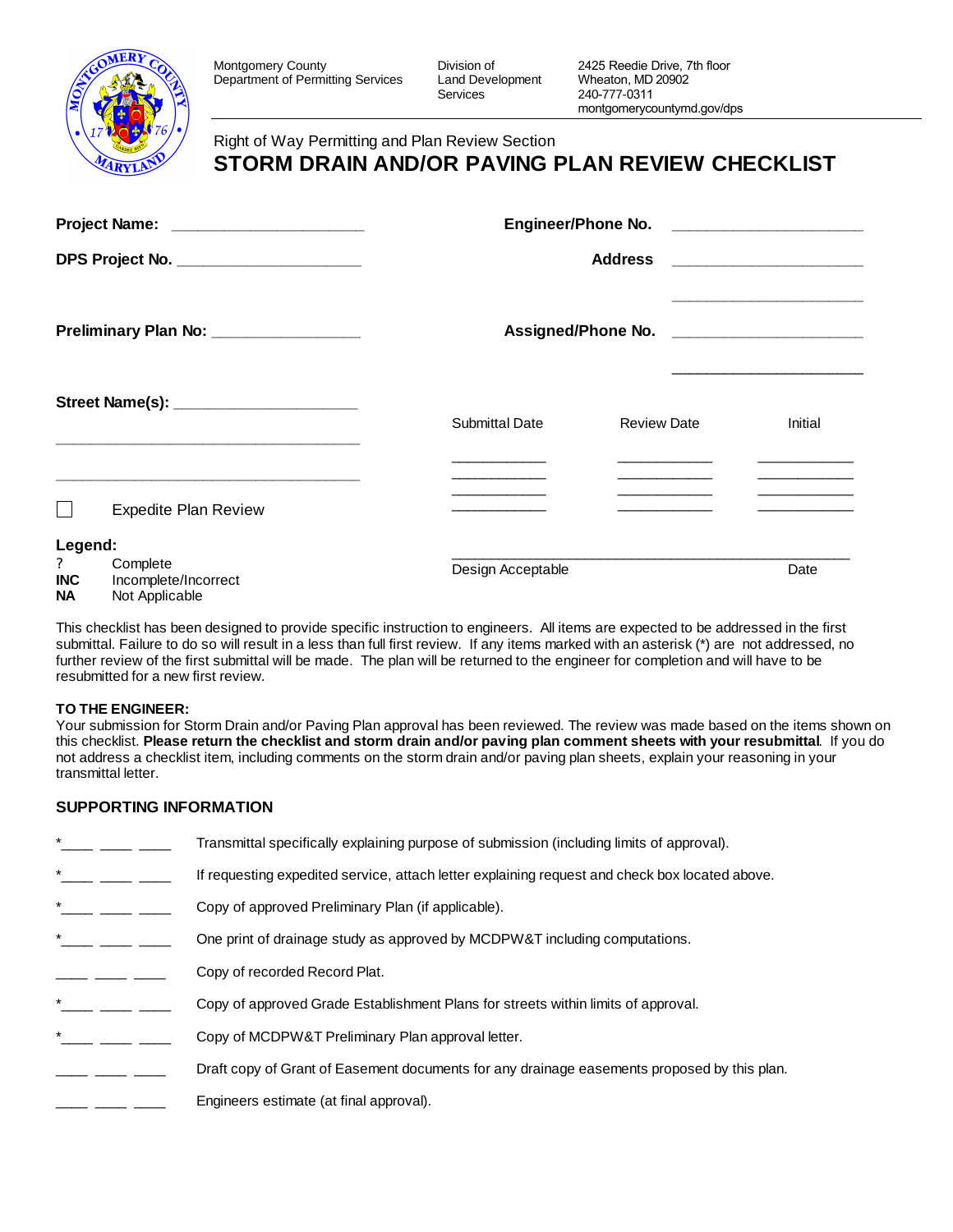### STORM DRAIN AND/OR PAVING PLAN REVIEW CHECKLIST

# **PLAN VIEW - GENERAL**

|                                                                                                                                                                                                                                                                                                                                                                                                                       | <b>PLAN VICW - GENERAL</b>                                                                                                                                                                                                                                                   |
|-----------------------------------------------------------------------------------------------------------------------------------------------------------------------------------------------------------------------------------------------------------------------------------------------------------------------------------------------------------------------------------------------------------------------|------------------------------------------------------------------------------------------------------------------------------------------------------------------------------------------------------------------------------------------------------------------------------|
|                                                                                                                                                                                                                                                                                                                                                                                                                       | North Arrow.                                                                                                                                                                                                                                                                 |
| *______ ______ ______                                                                                                                                                                                                                                                                                                                                                                                                 | Scale: $1" = 50'.$                                                                                                                                                                                                                                                           |
|                                                                                                                                                                                                                                                                                                                                                                                                                       | Lot and Block numbers.                                                                                                                                                                                                                                                       |
|                                                                                                                                                                                                                                                                                                                                                                                                                       | Name, address and phone number of engineering firm or preparer of plan(s).                                                                                                                                                                                                   |
| ___ ____ ___                                                                                                                                                                                                                                                                                                                                                                                                          | Name of street.                                                                                                                                                                                                                                                              |
| *______ ______ _____                                                                                                                                                                                                                                                                                                                                                                                                  | Subdivision name.                                                                                                                                                                                                                                                            |
| $\frac{1}{1-\frac{1}{1-\frac{1}{1-\frac{1}{1-\frac{1}{1-\frac{1}{1-\frac{1}{1-\frac{1}{1-\frac{1}{1-\frac{1}{1-\frac{1}{1-\frac{1}{1-\frac{1}{1-\frac{1}{1-\frac{1}{1-\frac{1}{1-\frac{1}{1-\frac{1}{1-\frac{1}{1-\frac{1}{1-\frac{1}{1-\frac{1}{1-\frac{1}{1-\frac{1}{1-\frac{1}{1-\frac{1}{1-\frac{1}{1-\frac{1}{1-\frac{1}{1-\frac{1}{1-\frac{1}{1-\frac{1}{1-\frac{1}{1-\frac{1}{1-\frac{1}{1-\frac{1}{1-\frac{1$ | General notes for paving and/or storm drainage.                                                                                                                                                                                                                              |
|                                                                                                                                                                                                                                                                                                                                                                                                                       | Typical paving section.                                                                                                                                                                                                                                                      |
|                                                                                                                                                                                                                                                                                                                                                                                                                       | <b>PLANS - EXISTING FEATURES</b>                                                                                                                                                                                                                                             |
|                                                                                                                                                                                                                                                                                                                                                                                                                       | Curbs and gutters, paving, sidewalks, street trees and street lights.                                                                                                                                                                                                        |
|                                                                                                                                                                                                                                                                                                                                                                                                                       | Storm drainage pipes and structures.                                                                                                                                                                                                                                         |
| $\frac{1}{1-\frac{1}{1-\frac{1}{1-\frac{1}{1-\frac{1}{1-\frac{1}{1-\frac{1}{1-\frac{1}{1-\frac{1}{1-\frac{1}{1-\frac{1}{1-\frac{1}{1-\frac{1}{1-\frac{1}{1-\frac{1}{1-\frac{1}{1-\frac{1}{1-\frac{1}{1-\frac{1}{1-\frac{1}{1-\frac{1}{1-\frac{1}{1-\frac{1}{1-\frac{1}{1-\frac{1}{1-\frac{1}{1-\frac{1}{1-\frac{1}{1-\frac{1}{1-\frac{1}{1-\frac{1}{1-\frac{1}{1-\frac{1}{1-\frac{1}{1-\frac{1}{1-\frac{1}{1-\frac{1$ | Water and sanitart\y sewer pipes and structures.                                                                                                                                                                                                                             |
| $\frac{1}{1-\frac{1}{1-\frac{1}{1-\frac{1}{1-\frac{1}{1-\frac{1}{1-\frac{1}{1-\frac{1}{1-\frac{1}{1-\frac{1}{1-\frac{1}{1-\frac{1}{1-\frac{1}{1-\frac{1}{1-\frac{1}{1-\frac{1}{1-\frac{1}{1-\frac{1}{1-\frac{1}{1-\frac{1}{1-\frac{1}{1-\frac{1}{1-\frac{1}{1-\frac{1}{1-\frac{1}{1-\frac{1}{1-\frac{1}{1-\frac{1}{1-\frac{1}{1-\frac{1}{1-\frac{1}{1-\frac{1}{1-\frac{1}{1-\frac{1}{1-\frac{1}{1-\frac{1}{1-\frac{1$ | Underground utilities.                                                                                                                                                                                                                                                       |
|                                                                                                                                                                                                                                                                                                                                                                                                                       | Utility poles.                                                                                                                                                                                                                                                               |
|                                                                                                                                                                                                                                                                                                                                                                                                                       | Streams, channels or drainage ditches.                                                                                                                                                                                                                                       |
|                                                                                                                                                                                                                                                                                                                                                                                                                       | Buildings or other permanent structures.                                                                                                                                                                                                                                     |
|                                                                                                                                                                                                                                                                                                                                                                                                                       | <b>PLANS - PROPOSED WORK (Paving)</b>                                                                                                                                                                                                                                        |
|                                                                                                                                                                                                                                                                                                                                                                                                                       | Proper tie in or transition to existing features.                                                                                                                                                                                                                            |
| — — — —                                                                                                                                                                                                                                                                                                                                                                                                               | Details of all special or non-standard work (Refer to Montgomery County, WSSC or MSHA standards for all<br>standard work.                                                                                                                                                    |
|                                                                                                                                                                                                                                                                                                                                                                                                                       | Proposed water and sewer.                                                                                                                                                                                                                                                    |
|                                                                                                                                                                                                                                                                                                                                                                                                                       | Sidewalk ramps at all street intersections and intersection type driveways for curb and gutter streets.                                                                                                                                                                      |
|                                                                                                                                                                                                                                                                                                                                                                                                                       | Mid block crosswalks.                                                                                                                                                                                                                                                        |
|                                                                                                                                                                                                                                                                                                                                                                                                                       | Where shoulder and ditch work or pavement widening along existing roads is required by the Public<br>Improvement Agreement, show sufficient details, elevations and typical sections to accomplish this work. Any<br>necessary utility relocation work should also be shown. |
|                                                                                                                                                                                                                                                                                                                                                                                                                       | <b>PLANS - PROPOSED WORK (Storm Drainage)</b>                                                                                                                                                                                                                                |
|                                                                                                                                                                                                                                                                                                                                                                                                                       | Pipe schedule, showing lengths, pipe sizes, materials and class or gauge.                                                                                                                                                                                                    |
|                                                                                                                                                                                                                                                                                                                                                                                                                       | Structure schedule showing structure types, elevation, dimensions with proper reference to Montgomery County,<br>WSSC and MSHA standards.                                                                                                                                    |

- \_ \_\_\_\_ \_\_\_\_ For precast inlets show manufacturer name and structure type for each.
- \_ \_\_\_\_ \_\_\_\_ Structure numbers to match structure schedule, pipe profiles and drainage study.
- **Face 20** Required storm drain easements whether shown on record plat or recorded by separate instrument.
	- **\_** \_\_\_\_ Outfall treatment with existing topography at and 100' below outfall.

Storm Drain Paving Checklist.doc32003 2